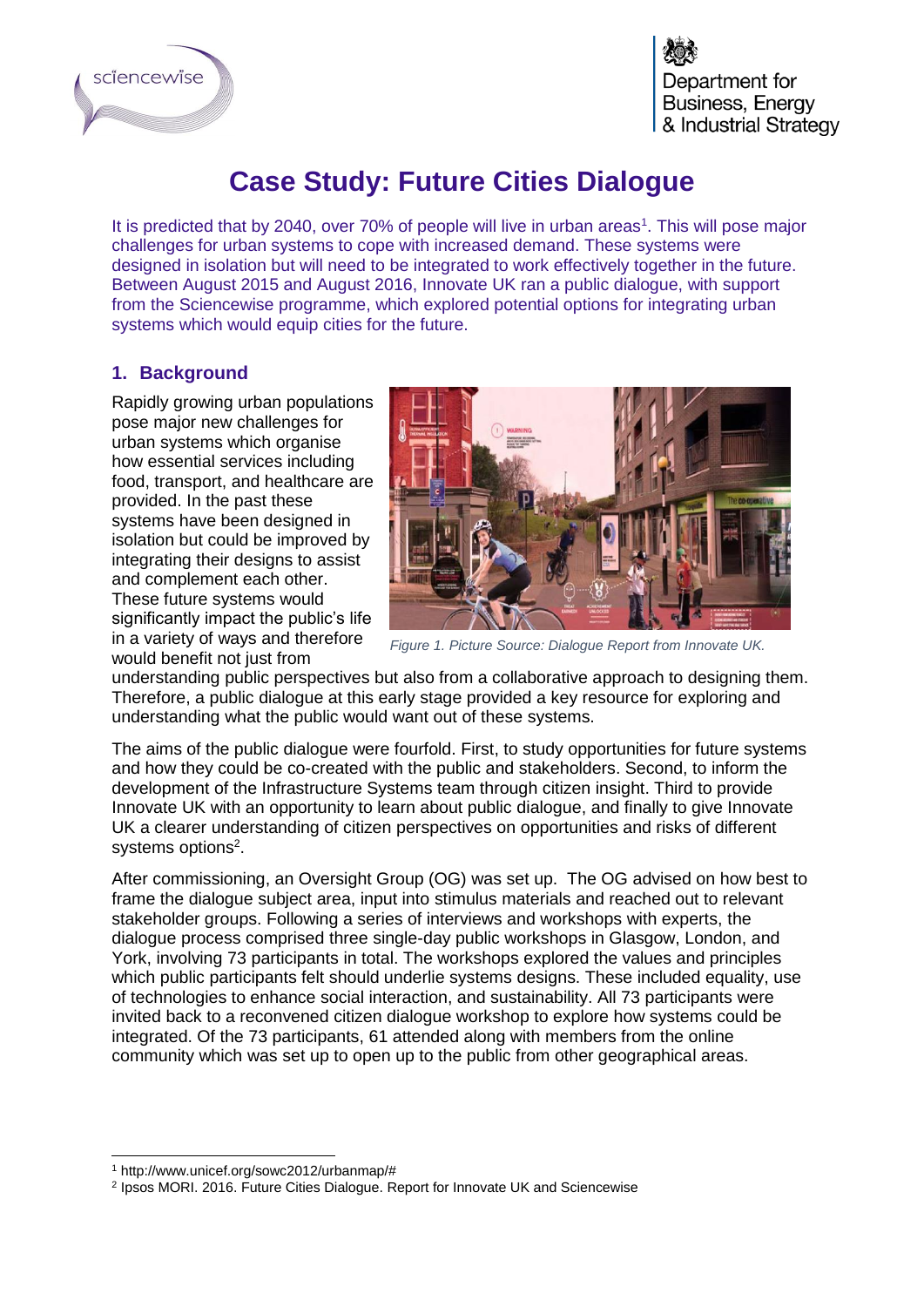

Department for **Business, Energy** & Industrial Strategy

## **2. Impact**

This dialogue explored public opinions on what integrated future systems might look like in 2040. The upstream, forward-looking and open-ended focus of this project means that its impacts will be over a long time period, rather than feeding immediately into a specific policy decision. This approach allows the outputs from the dialogue to feed into ongoing development of policy on integrated urban systems. For example, the key principles identified by the public - such as equality, strong oversight and avoidance of technology 'de-skilling' of people - provide a clear foundation for future policy decisions.



*Figure 2. Image source: Dialogue Report from Innovate UK*

More immediate outcomes of the public dialogue have come through Innovate UK's Knowledge Transfer Network. When interviewed, an Innovate UK representative highlighted that the dialogue had raised interest in local areas, with Bath and North-East Somerset, and the London Borough of Greenwich wishing to develop ways to engage with the public on integrating future urban systems<sup>3</sup>.

Two policy experts who were involved in the stakeholder workshops were particularly positive about the institutional knowledge gained from running this public dialogue: "*putting citizens at the centre is necessary and this seemed to be a really good alternative to traditional community consultation*" and "*the principles that emerged were not particularly surprising but [the process] makes the whole citizen-led discussion much less abstract: we now understand it a lot more<sup>4</sup>* ".

The value of the dialogue was summarised by an Innovate UK representative, after the dialogue, who said *"the most successful cities are those that best meet the changing needs of their citizens. Too often, solutions to challenges are designed without properly considering what people really want – with the result that we get technically perfect products and services that no-one actually wants to use. Putting people at the heart of this project challenged some of our assumptions about what city success looks like, and clearly identified some key principles for city system integration that we have been able to use in our funding programmes to make them stronger and better fit for stimulating city futures that citizens really want." 5*

## **3. Vital Statistics**

| <b>Commissioning Body</b>     | Innovate UK                            |
|-------------------------------|----------------------------------------|
| <b>Duration of Process</b>    | August 2015 - May 2016                 |
| <b>Number of Participants</b> | 73 public, 400 online, 21 stakeholders |
| <b>Budget of Project</b>      | £272,800                               |
| <b>Dialogue Contractor</b>    | Ipsos MORI                             |
| <b>Evaluation Contractor</b>  | <b>URSUS</b>                           |

<sup>-</sup><sup>3</sup> Post-dialogue interview conducted with a representative from Innovate UK.

<sup>4</sup> URSUS. 2017. Evaluation of Future Cities Dialogue. Report to Innovate UK.

<sup>5</sup> Post-dialogue interview conducted with a representative from Innovate UK